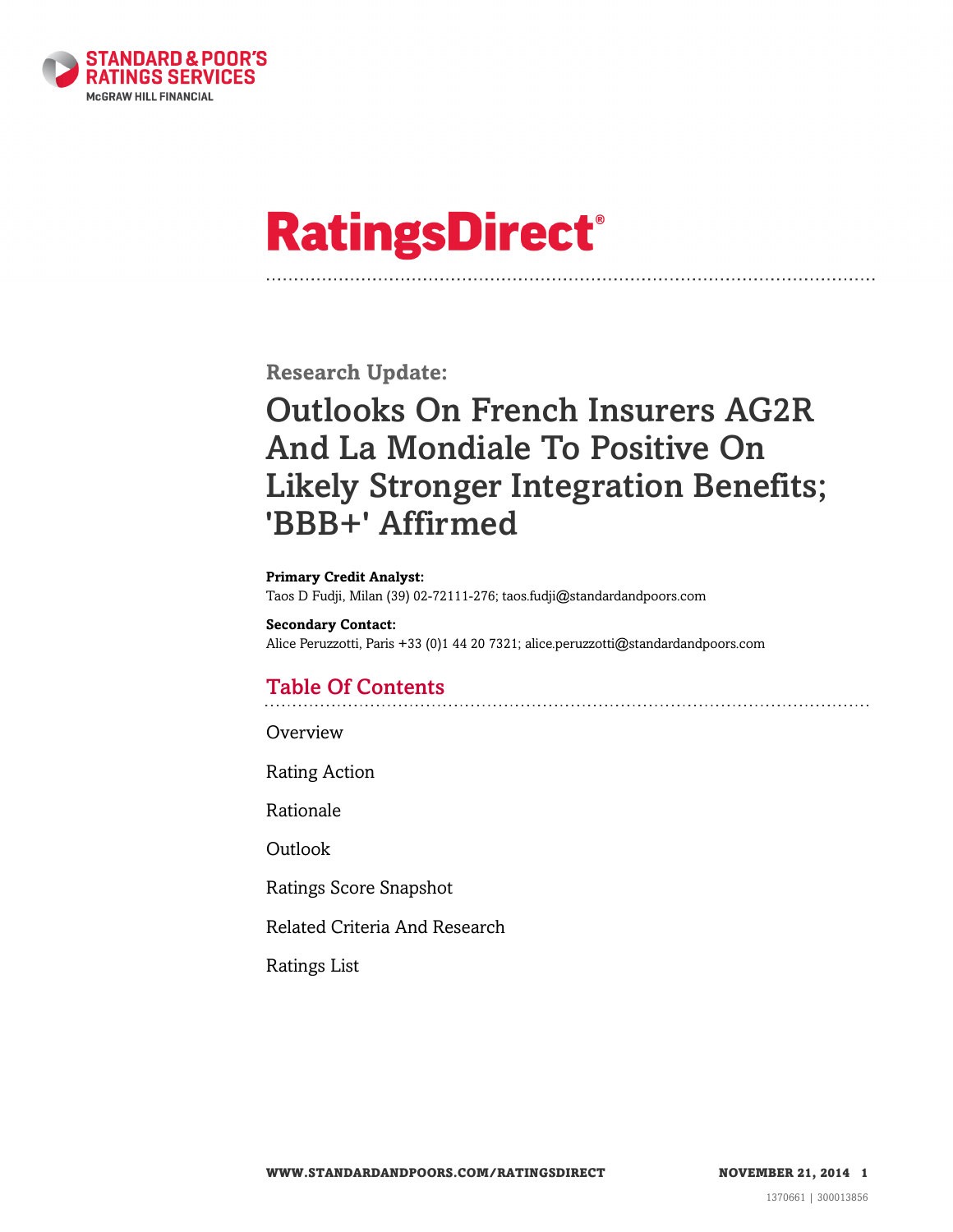**Research Update:**

# Outlooks On French Insurers AG2R And La Mondiale To Positive On Likely Stronger Integration Benefits; 'BBB+' Affirmed

### <span id="page-1-0"></span>**Overview**

- AG2R Prévoyance and La Mondiale have become increasingly integrated, in our view, and we now consider them core to insurance group AG2R LA MONDIALE (AG2R LM). We expect the links between the two companies to deepen further.
- In addition, we believe the merger of Protection Institution Réunica with AG2R LM in 2015 will strengthen the group's capital buffers and business position.
- We are therefore revising our outlooks on AG2R Prévoyance and La Mondiale to positive from stable and affirming our 'BBB+' ratings.
- The positive outlooks indicate that we could raise the ratings on AG2R Prévoyance and La Mondiale over the next 24 months if group integration deepens and the group weathers material regulatory changes in France's health and protection insurance markets, while safeguarding its financial risk profile.

## <span id="page-1-1"></span>Rating Action

On Nov. 21, 2014, Standard & Poor's Ratings Services revised, to positive from stable, its outlooks on AG2R Prévoyance, PRIMA, and La Mondiale, core entities of French insurance group AG2R LM. At the same time, we affirmed our 'BBB+' long-term counterparty credit and financial strength ratings on these entities.

## <span id="page-1-2"></span>Rationale

The outlook revision reflects our view that AG2R LM's capital will benefit from the merger with Réunica and that integration within AG2R LM is strengthening the financial risk profiles of AG2R Prévoyance and La Mondiale.

We now base the ratings on a consolidated group approach, under which we consider AG2R Prévoyance and La Mondiale to be core entities to AG2R LM. In our view, AG2R LM has a strong business risk profile and an upper adequate financial risk profile, the combination of which results in an anchor of 'a-' for AG2R Prévoyance and La Mondiale.

However, we assess the group credit profile (GCP) at 'bbb+', one notch below the anchor. This is because we believe the difference between the legal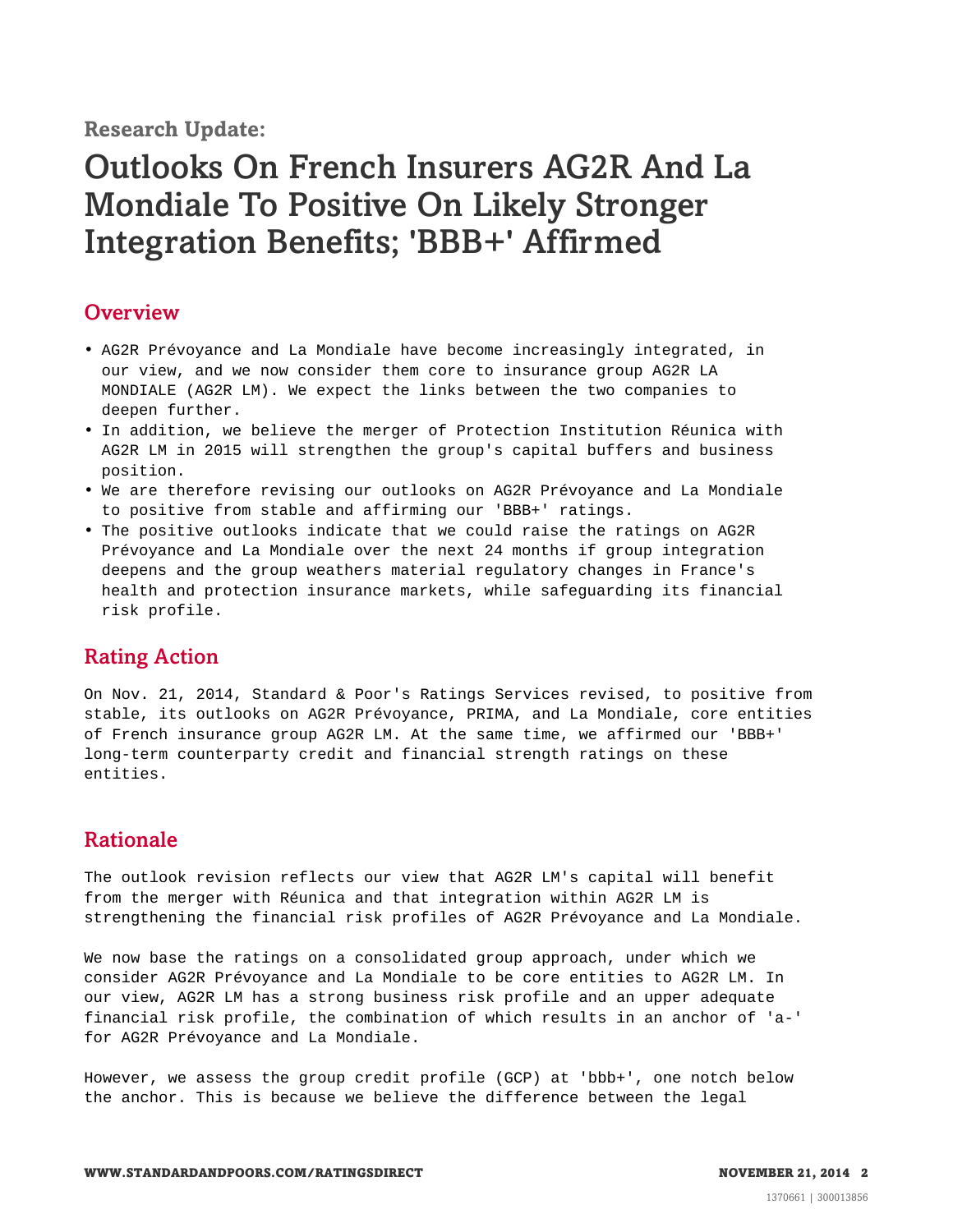structures of AG2R Prévoyance and La Mondiale still constrains the full fungibility of capital within the group. Furthermore, the French regulator still monitors AG2R Prévoyance's and La Mondiale's solvency on a stand-alone basis. Also, regulatory changes to health and protection business in France create challenges to AG2R Prévoyance's business model and could reduce the potential benefits of its integration with La Mondiale.

The change in our rating approach to our group rating methodology, despite the constraints on fungibility of the entities' capital, resulted from the following considerations:

- AG2R Prévoyance and La Mondiale have been members of a common mutual holding company (Société de Groupe d'Assurance Mutuelle) since 2008;
- Since Jan. 1, 2014, taxation has been based on the combined group's results. This has allowed AG2R Prévoyance to activate previously unrecoverable tax credits from La Mondiale's profitability;
- Also, since Jan. 1, 2014, excess cash for liquidity purposes has been centralized at a joint subsidiary, creating a cash pool for the combined group; and
- The group has a common management, an increasingly aligned strategy, and multiple cross-company projects implemented over the years to align the entities' commercial approaches. Enterprise risk management and investment strategies have also been unified.

Our view of AG2R LM's financial risk profile as upper adequate reflects the benefits of AG2R Prévoyance's higher capital adequacy than La Mondiale's and the upcoming mergers with Via Santé in 2014 and Réunica in 2015. Via Santé and Réunica will contribute an additional €900 million of core equity to the group, an increase of about 25%. Via Santé and Réunica are strongly capitalized, with regulatory Solvency I ratios of 603% and 584%, respectively, at year-end 2013, compared with AG2R LM's 244% on the same date.

We also expect La Mondiale to strengthen its policyholder bonus reserves over the next three years to take into account the sharp drop in bond yields in 2014, which will weigh on future investment returns. We also consider that AG2R LM's potential buyout of Aegon N.V.'s minority interest in La Mondiale Participations, if it occurs, would not have a materially negative impact on the group's capital adequacy.

Our base-case assumptions include total internal capital generation of  $\epsilon$ 0.7 billion-€0.9 billion over 2014-2016, in addition to the benefits of the integration of Via Santé and Réunica. We expect these earnings to help position the group's risk-adjusted capital adequacy, according to our methodology, closer to the 'A' benchmark. Our forecast is based on an assumption of stable credit spreads on fixed-income assets and a modest rise of less than 50 basis points in the 10-year French government bond yields between 2014 and 2016.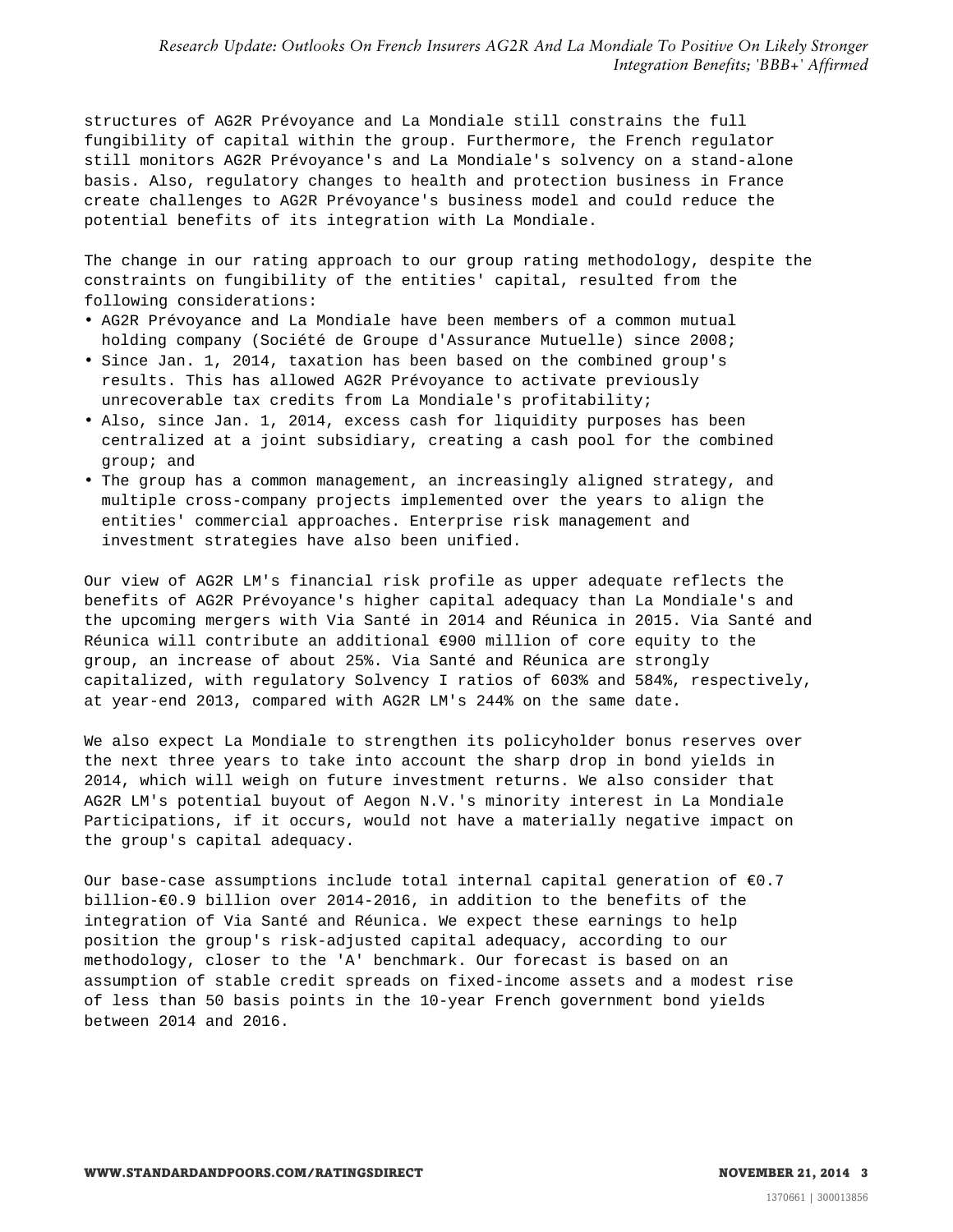## <span id="page-3-0"></span>**Outlook**

The positive outlooks indicate that we could raise the ratings on AG2R Prévoyance and La Mondiale over the next 24 months if group integration deepens and the group weathers material regulatory changes in France's health and protection insurance markets, while safeguarding its financial risk profile.

#### Upside scenario

We could raise the ratings on AG2R Prévoyance and La Mondiale in the next 24 months if we considered that all of the following were likely to occur:

- Deeper group integration and capital fungibility, with evidence that constraints on the flow of capital between AG2R Prévoyance and La Mondiale have been alleviated;
- Strengthening of policyholder reserves, with lower crediting rates to address continuously depressed long-term bond yields;
- Demonstration of the group's operational capacity to manage the effect of regulatory changes in France's health and protection insurance market, without a material reduction in earnings; and
- Successful completion of the merger with Réunica, which would facilitate future cost and revenue synergies beneficial to AG2R LM's operating performance.

#### Downside scenario

We could revise the outlooks to stable if:

- AG2R Prévoyance's and La Mondiale's group integration and the fungibility of their capital were unlikely to increase;
- The combined group's capital adequacy unexpectedly and materially deteriorated, such as from smaller increases of policyholder reserves or lower long-term bond yields than we currently assume in our base case; or
- <span id="page-3-1"></span>• Regulatory changes hampered performance more than we expected.

# Ratings Score Snapshot

| Financial Strength Rating | $BBB+/Positive/--$ |
|---------------------------|--------------------|
| Anchor                    | $a -$              |
| Business Risk Profile     | Strong             |
| IICRA                     | Low risk           |
| Competitive Position      | Strong             |
| Financial Risk Profile    | Upper Adequate     |
| Capital and Earnings      | Moderately Strong  |
| Risk Position             | Moderate Risk      |
| Financial Flexibility     | Adequate           |
| Modifiers                 | $-1$               |
| ERM and Management        | O                  |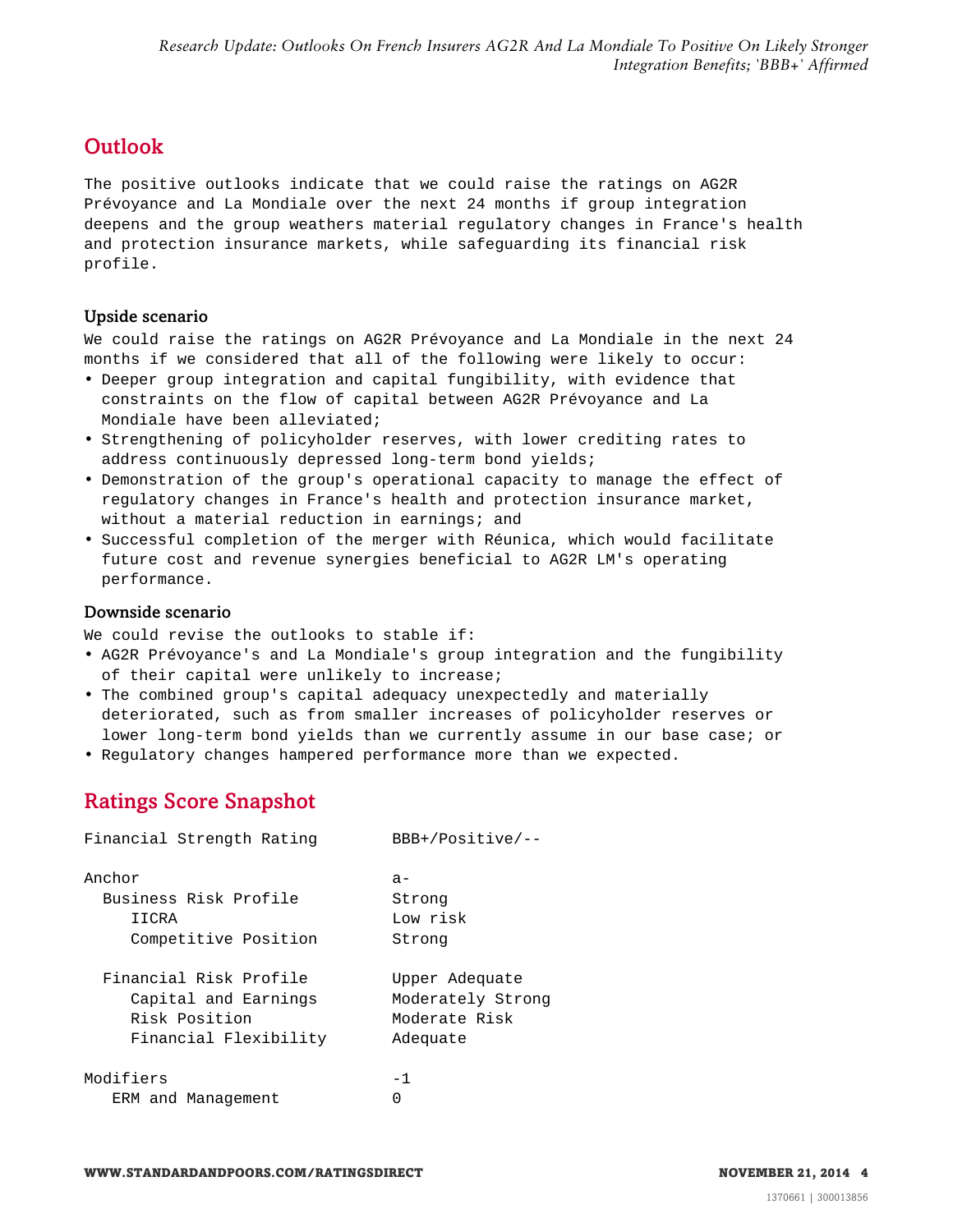|                   | Enterprise Risk Management Adequate |              |
|-------------------|-------------------------------------|--------------|
|                   | Management and Governance           | Satisfactory |
| Holistic Analysis |                                     | $-1$         |

Liquidity Exceptional

IICRA--Insurance Industry And Country Risk Assessment.

# <span id="page-4-0"></span>Related Criteria And Research

#### Related Criteria

- Group Rating Methodology, Nov. 19, 2013
- Enterprise Risk Management, May 7, 2013
- Insurers: Rating Methodology, May 7, 2013
- Management And Governance Credit Factors For Corporate Entities And Insurers, Nov. 13, 2012
- Refined Methodology And Assumptions For Analyzing Insurer Capital Adequacy Using The Risk-Based Insurance Capital Model, June 7, 2010
- <span id="page-4-1"></span>• Use Of CreditWatch And Outlooks, Sept. 14, 2009

# Ratings List

| Ratings Affirmed; Outlook Action |                                          |                |
|----------------------------------|------------------------------------------|----------------|
|                                  | To                                       | From           |
| AG2R Prevoyance                  |                                          |                |
| PRIMA                            |                                          |                |
| La Mondiale                      |                                          |                |
| Counterparty Credit Rating       | BBB+/Positive/--                         | BBB+/Stable/-- |
| Financial Strength Rating        | $BBB+ / Positive / - BBB+ / Stable / --$ |                |
| La Mondiale                      |                                          |                |
| Junior Subordinated              | $BBB-$                                   | $BBB-$         |

#### **Additional Contacts:**

Lotfi Elbarhdadi, Paris (33) 1-4420-6730; lotfi.elbarhdadi@standardandpoors.com Insurance Ratings Europe; InsuranceInteractive\_Europe@standardandpoors.com

Complete ratings information is available to subscribers of RatingsDirect at www.globalcreditportal.com and at spcapitaliq.com. All ratings affected by this rating action can be found on Standard & Poor's public Web site at www.standardandpoors.com. Use the Ratings search box located in the left column. Alternatively, call one of the following Standard & Poor's numbers: Client Support Europe (44) 20-7176-7176; London Press Office (44) 20-7176-3605; Paris (33) 1-4420-6708; Frankfurt (49) 69-33-999-225; Stockholm (46) 8-440-5914; or Moscow 7 (495) 783-4009.